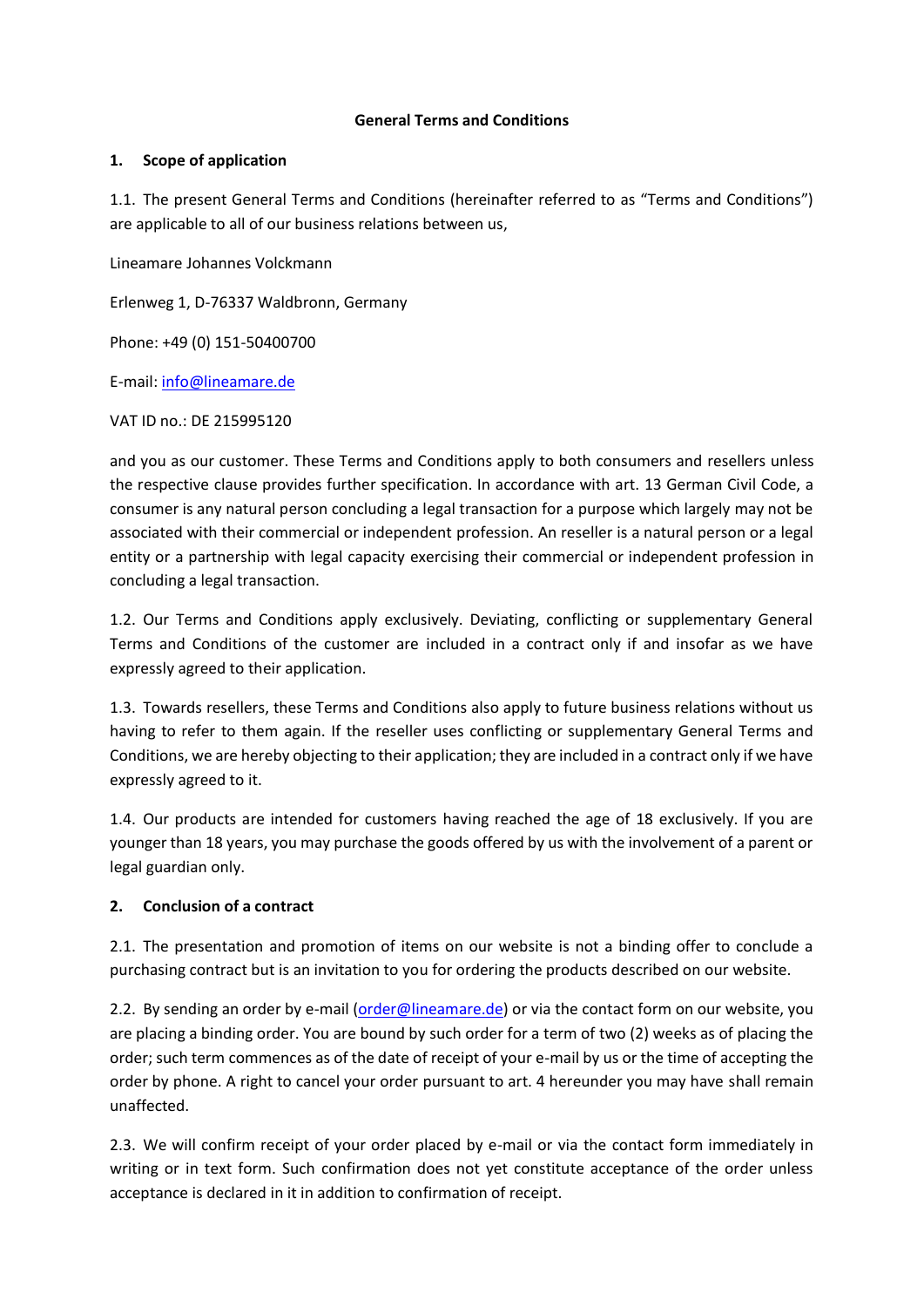2.4. A contract is concluded only upon acceptance of your order by us by means of a declaration of acceptance or confirmation of the order or by delivering the ordered items.

2.5. If delivery of the goods ordered by you is not possible, we will refrain from making a declaration of acceptance. In such case, no contract is concluded. We will immediately notify you of this fact and immediately return any consideration we may already have received.

2.6. The language available for conclusion of the contract is German.

2.7. We will not store the contract text.

# **3. Customer obligations**

3.1. After conclusion of the contract the latest, you will provide us with the content required for individual design of the goods on your own authority. We are not obligated to check the content provided by you, including but not limited to its correctness. The content to be provided by you includes but is not limited to all information, texts or files to be used at your discretion. You will provide the aforementioned data to us by e-mail. Please take into account our guidelines on file formats which we will provide to you in our order confirmation the latest.

3.2. You undertake not to transmit any data containing content infringing on copyrights, naming rights, trademark rights or other third-party intellectual property rights or breaching any applicable laws. You will expressly keep us harmless of any third-party claims asserted in this regard arising from and in connection with the services provided by us unless we may also be held at least substantially responsible for such claims and liabilities. We may be held substantially responsible for damages causally determined by our authority to give directions hereunder. Otherwise, art. 254 German Civil Code shall apply.

### **4. Cancellation right**

4.1. As a consumer, you are entitled to cancellation pursuant to legal provisions.

4.2. If you exercise your cancellation right pursuant art. 4, para. 1 above, you will have to bear the regular expenses for returning the items.

4.3. Otherwise, the provisions provided in detail in the following notice of cancellation shall apply for such cancellation:

### **Cancellation policy**

### **Cancellation right**

**You may cancel this contract within fourteen days without giving any reasons.**

**The cancellation period is fourteen days as of the day on which you or a third party appointed by you who is not the carrier have taken possession of the goods.**

**To exercise your cancellation right, you have to advise us (Lineamare, Johannes Volckmann, Erlenweg 1, 76337 Waldbronn, Germany, order@lineamare.de, phone: +49 (0) 151-50400700) of your decision to cancel this contract by means of a distinct notice of cancellation (e.g. a letter sent by mail or e-mail).**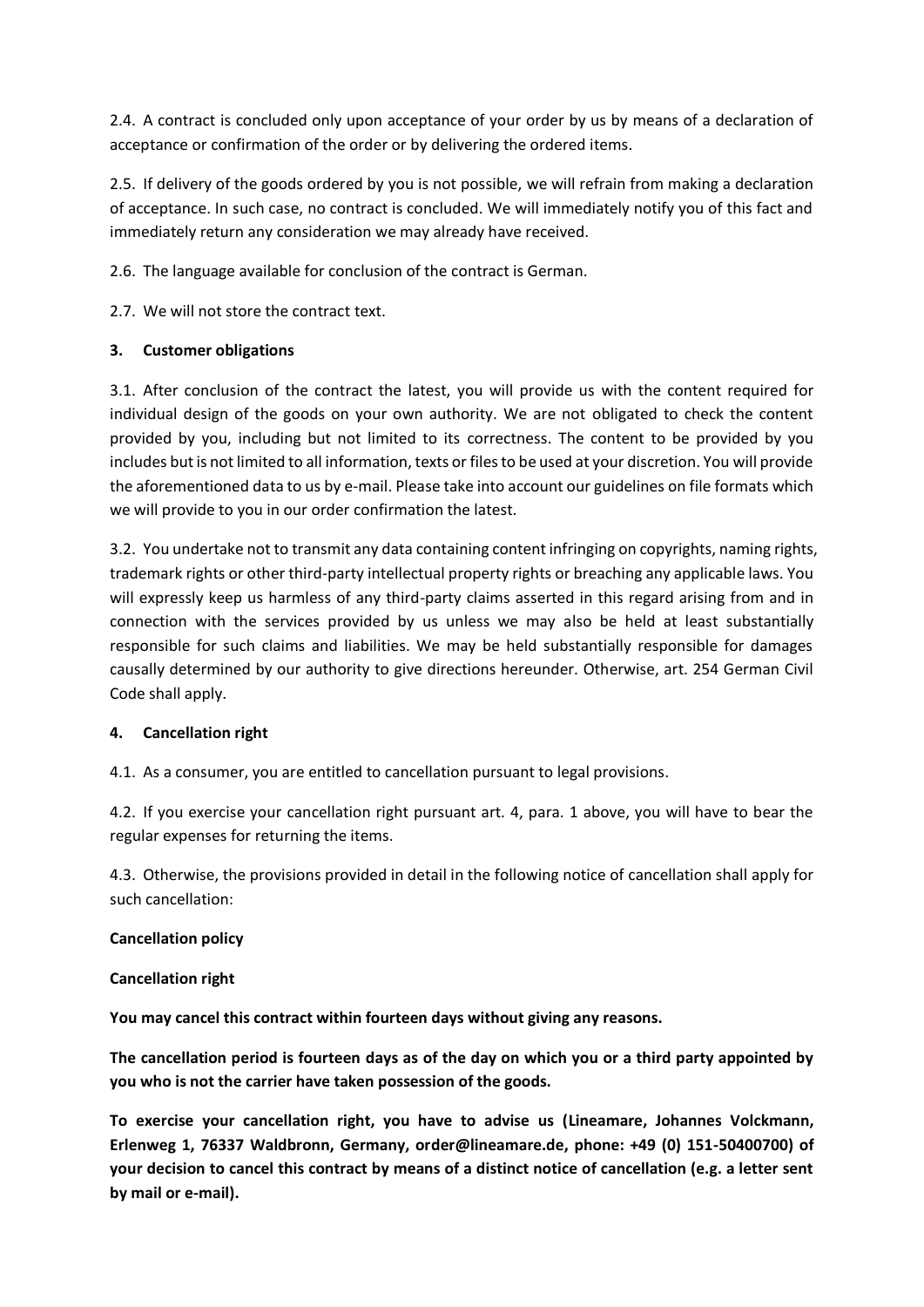**You may use the included cancellation form template; however, it is not mandatory.**

**To keep the cancellation period, it is sufficient if you send the notice about your exercise of the cancellation right prior to expiration of such period.**

#### **Cancellation consequences**

**If you cancel this contract, we have to repay all payments we have received from you, including the shipping fees (with the exception of the additional costs resulting from you selecting a different form of delivery than the cheapest standard delivery offered by us), immediately and within fourteen days as of the day of receipt of your notice of cancellation of this contract by us the latest. We will use the same form of payment used by you in the original transaction to make such repayment unless expressly agreed otherwise with you; you will not be charged any fees for such repayment in any case. We may refuse repayment until we have received the returned goods or until you have provided proof that you have returned the goods, depending on which event occurs earlier.**

**You have to send back or hand over the goods immediately and in any case within fourteen days as of the day on which you have notified us of your cancellation of this agreement the latest. The cancellation period is deemed kept if you have shipped the goods prior to expiration of the fourteenday period. You will bear the immediate cost of returning the goods. You only have to compensate a possible impairment of the goods if such impairment was caused by handling the goods in a way not required to check the goods' condition, features and function.**

**The cancellation right does not apply to the following contracts:**

- **Contracts on delivery of goods which are not pre-manufactured and for the production of which individual selection or instruction by the consumer is required or which are clearly tailored to the consumer's personal needs.**

### **Cancellation form template**

*(If you wish to cancel the contract, please complete this form and return it to us.)*

- To Lineamare Johannes Volckmann, Erlenweg 1, 76337 Waldbronn, order@lineamare.de, Germany
- I/We  $(*)$  hereby cancel the contract concluded by me/us  $(*)$  about the purchase of the following goods (\*)/rendering of the following service (\*)
- Ordered on (\*)/Received on (\*)
- Name of the consumer(s)
- Address of the consumer(s)
- Signature of the consumer(s) (only if notice is provided in paper form)
- **Date**

*(\*) Please delete if inapplicable.*

#### **– End of the cancellation policy –**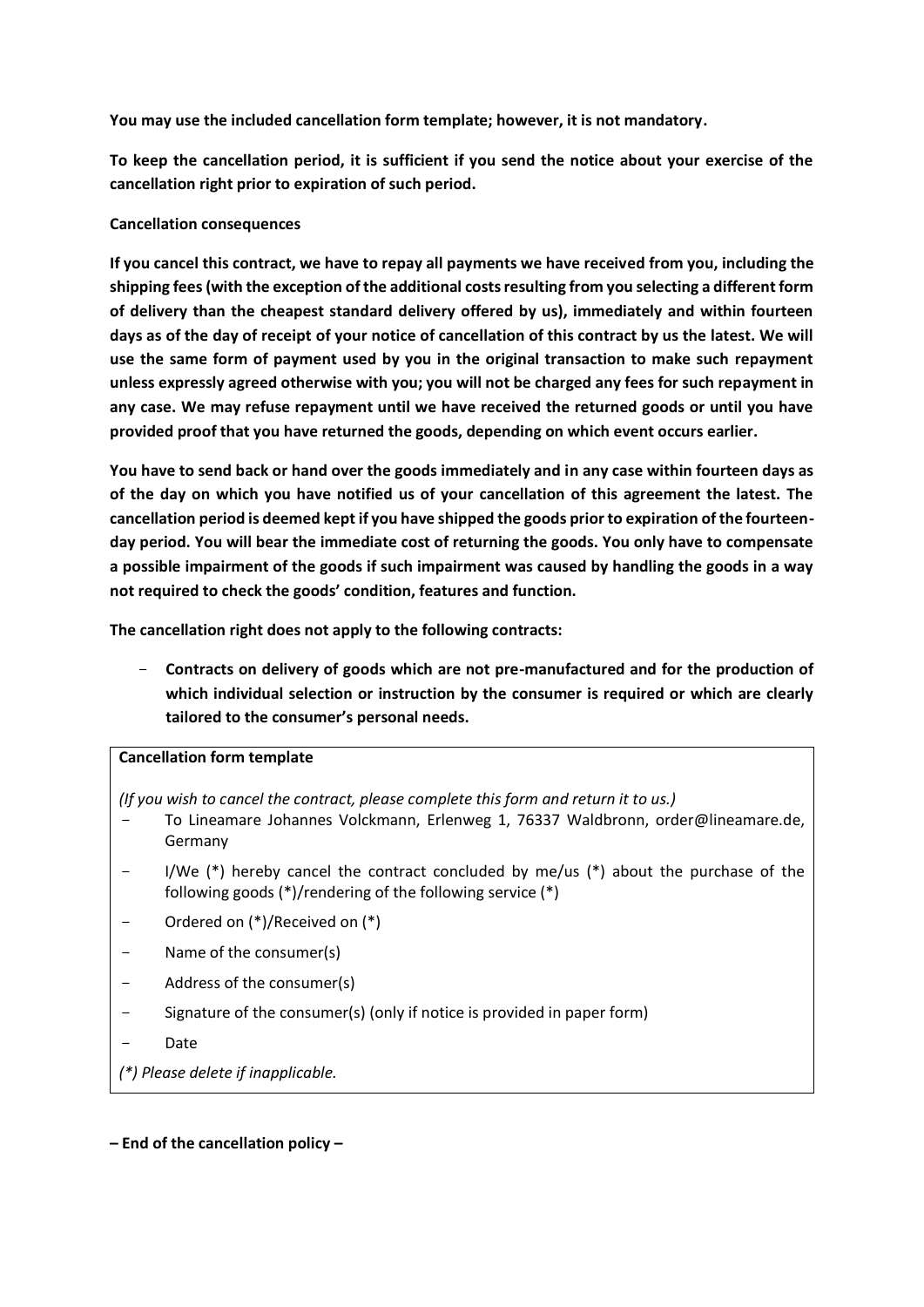4.4 According to art. 312 g, para. 2, clause 1, no. 1 German Civil Code, the cancellation right does not apply to contracts on delivery of goods which are not pre-manufactured and for the production of which individual selection or instruction by the consumer is required or which are clearly designed for the consumer's personal needs.

# **5. Delivery terms and conditions and reservation of advance payment**

5.1. We are entitled to make partial deliveries if deemed acceptable to you.

5.2. Unless agreed otherwise, the delivery time is 10 to 12 calendar weeks for the standard base variant. Any optional customizing may lead to extent this delivery time. Subject to the provision in para. 3, it commences upon conclusion of the contract. The following restrictions apply: We only deliver to customers who have their regular domicile (billing address) in one of the following countries and can provide a delivery address in the same country: European Union.

5.3. For orders by customers having their residence or domicile in a foreign country or if there are justified indicators of a default risk, we reserve the right to deliver the goods upon receiving the purchasing price including shipping costs (reservation of advance payment). If we exercise such reservation of advance payment, we will immediately advise you of this fact. In such case, the delivery term commences as of payment of the purchasing price and shipping costs.

### **6. Prices and shipping costs**

6.1. All price information provided to consumers by us is gross including the VAT applicable at the billing date and does not include shipping.

6.2. All price information provided to resellers by us is net less the VAT applicable at the billing date and does not include shipping.

6.3. Shipping costs will be advised to you in our offers. The goods are shipped by mail. We are assuming the shipping risk if you are a consumer. We do not make deliveries to *Packstationen* [automated parcel deposit and pick-up station, a service offered by DHL in Germany].

6.4. If we fill your order in several partial deliveries according to art. 5, para. 1 above, you will incur shipping costs for the first partial delivery only. If the partial deliveries are made at your request, we will charge you shipping costs for all partial deliveries.

6.5. On principle, you may also pick up your order at Lineamare Johannes Volckmann, Erlenweg 1, 76337 Waldbronn, after previous co-ordination by e-mail.

### **7. Payment conditions and set-off**

7.1. The purchasing price and the shipping costs shall be paid within two (2) weeks as of receipt of our invoice.

7.2. You may transfer the purchasing price and the shipping costs to the account indicated in our invoice. We reserve the right to make certain payment methods contingent on a credit check or a maximum order quantity.

7.3. As a buyer, you may only assert a right of retention if your counterclaim is based on the same purchasing contract.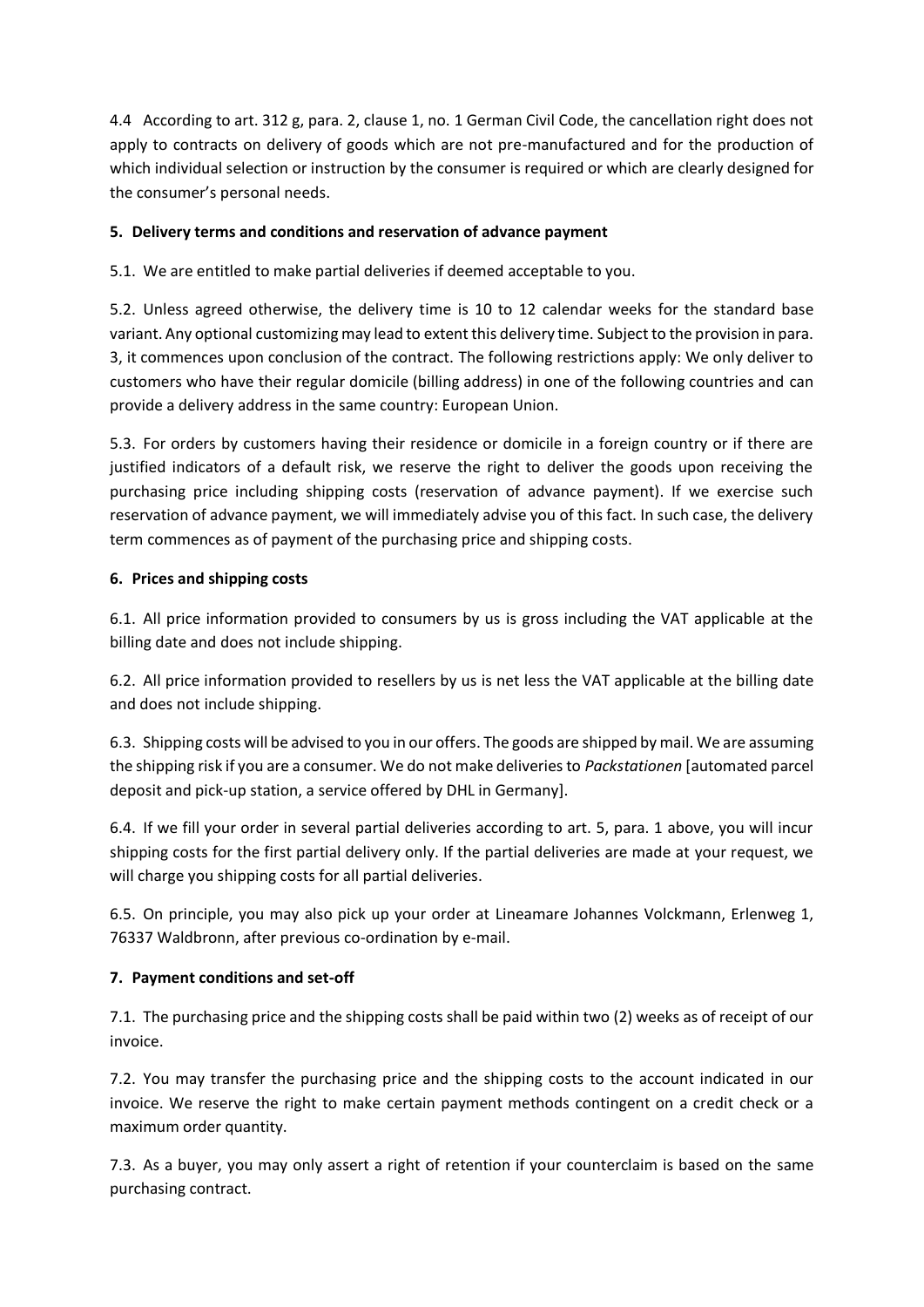7.4. You are not entitled to set-off against our claims unless your counterclaims are established as final and absolute or uncontested. You are also entitled to set-off against our claims if you assert complaints for defects or counterclaims arising from the same purchasing contract.

### **8. Reservation of title**

8.1. We reserve title to the goods until they have been fully paid.

8.2. For resellers, the following applies in addition: We reserve title to the goods until all claims incurred in our ongoing business relations have been settled in full. You may sell the goods subject to reservation of title in the course of ordinary business operations; you will assign any claims incurred by such resale to the amount invoiced to us in advance, regardless of any combination or mixing of the goods subject to reservation of title with another product, and we accept such assignment. Until the claims have been collected, you remain authorised; however, we are entitled to collect claims ourselves if you do not meet your payment obligations.

### **9. Transport damages**

9.1. For consumers, the following applies: If goods are delivered with obvious transport damages, please give notice of such damages immediately to the mail carrier and contact us immediately. Failure to make a complaint or to contact us shall not affect your legal claims and their enforcement, including but not limited to your warranty claims. However, they help us to assert our own claims towards the carrier or transport insurance provider.

9.2. For resellers, the following applies: The risk of accidental loss and impairment is transferred to you upon delivery of the goods to the carrier, forwarding agent or any other person or institute chosen for making the shipment. Between businessmen, the inspection and complaint obligation provided for in art. 377 German Commercial Code shall apply. If you fail to give the notice provided for thereunder, the goods are deemed accepted unless it is a defect which could not be identified upon inspection. This provision shall not apply if we have wilfully concealed a defect.

### **10. Guarantee and warranties**

10.1. Unless expressly agreed otherwise in the following, the legal provisions on liability for defects shall apply. In the event of purchase of used goods by a consumer, the following applies: If the defect occurs after more than one year as of delivery of the goods, claims for defects are excluded. Defects occurring within one year as of delivery of the goods may be asserted within the legal statute of limitation of two (2) years as of delivery of the goods.

10.2. For resellers, the statute of limitation for claims of defect for newly manufactured goods is one (1) year as of transfer of title. Liability for the sale of used goods is excluded. The legal statutes of limitation for the right of recourse pursuant to art. 445 a German Civil Code shall remain unaffected. Towards resellers, only our own information and the manufacturer's product specifications included in the contract shall be deemed an agreement on the properties and condition of the goods; we do not accept any liability for public statements of the manufacturer or other promotional statements.

10.3. If the delivered item is defective, we will initially fulfil the warranty to resellers by remedy of the defect (subsequent improvement) or by delivery of an item free of defect (replacement) at our option.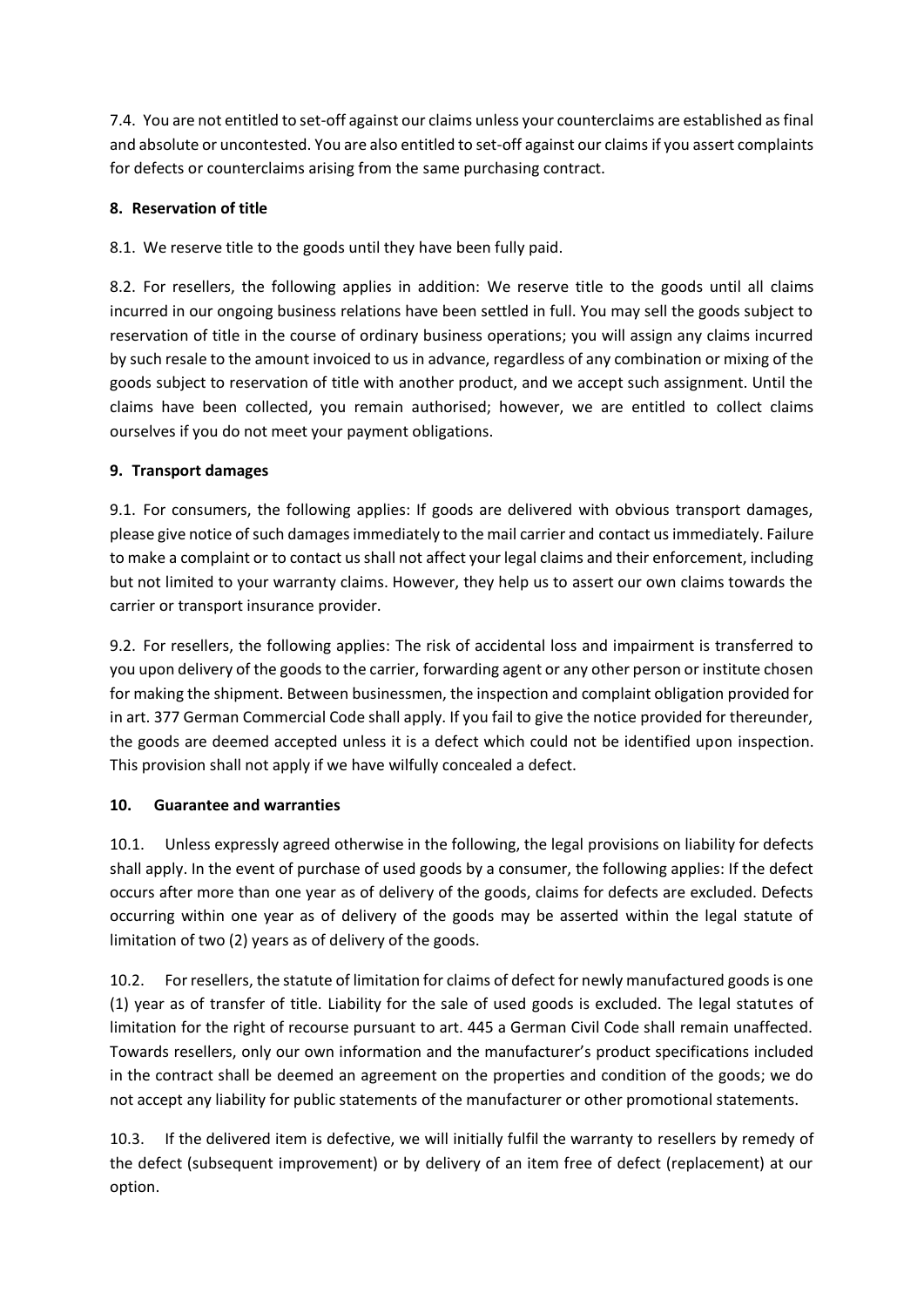10.4. The above limitations and shortening of terms shall not apply for claims incurred due to damages caused by us, our legal representatives or vicarious agents

- in the event of injury to life, body or health
- in the event of wilful or grossly negligent breach of obligation or wilful intent
- in the event of a breach of material contractual obligations required for proper execution of the contract, the fulfilment of which the other contract party may usually rely on (material obligations)
- within the scope of a promise of guarantee
- if the scope of application of the German Product Liability Act is deemed open.

### **11. Liability**

11.1. We shall always accept unrestricted liability for claims incurred due to damages caused by us, our legal representatives or vicarious agents

- in the event of injury to life, body or health
- in the event of wilful or grossly negligent breach of obligation or wilful intent
- within the scope of a promise of guarantee
- if the scope of application of the German Product Liability Act is deemed open.

11.2. In the event of a breach of material contractual obligations required for proper execution of the contract, the fulfilment of which the other contract party may usually rely on (material obligations) by ordinary negligence by us, our legal representatives or vicarious agents, the amount of liability is restricted to the damage foreseeable at the time of conclusion of the contract which must usually be expected to be incurred. Otherwise, claims for compensation of damages are excluded.

### **12. General notices**

12.1. Each lantern is a unique piece of workmanship. Therefore, the quoted dimensions may differ slightly. The same also applies for nuances in colour or irregularities of surfaces which may occur due to the artisanal custom-made manufacturing which is what makes them unique in the first place.

12.2. Otherwise, please follow the other instructions in the user manual and the safety instructions included with our products.

### **13. Data protection and intellectual property rights**

13.1. We collect and store your data necessary for handling the transaction. In processing your personal data, we comply with legal provisions. You can find more details in our privacy policy which you can access on our website.

13.2. At your request, we will provide you with information on the data stored for you at any time.